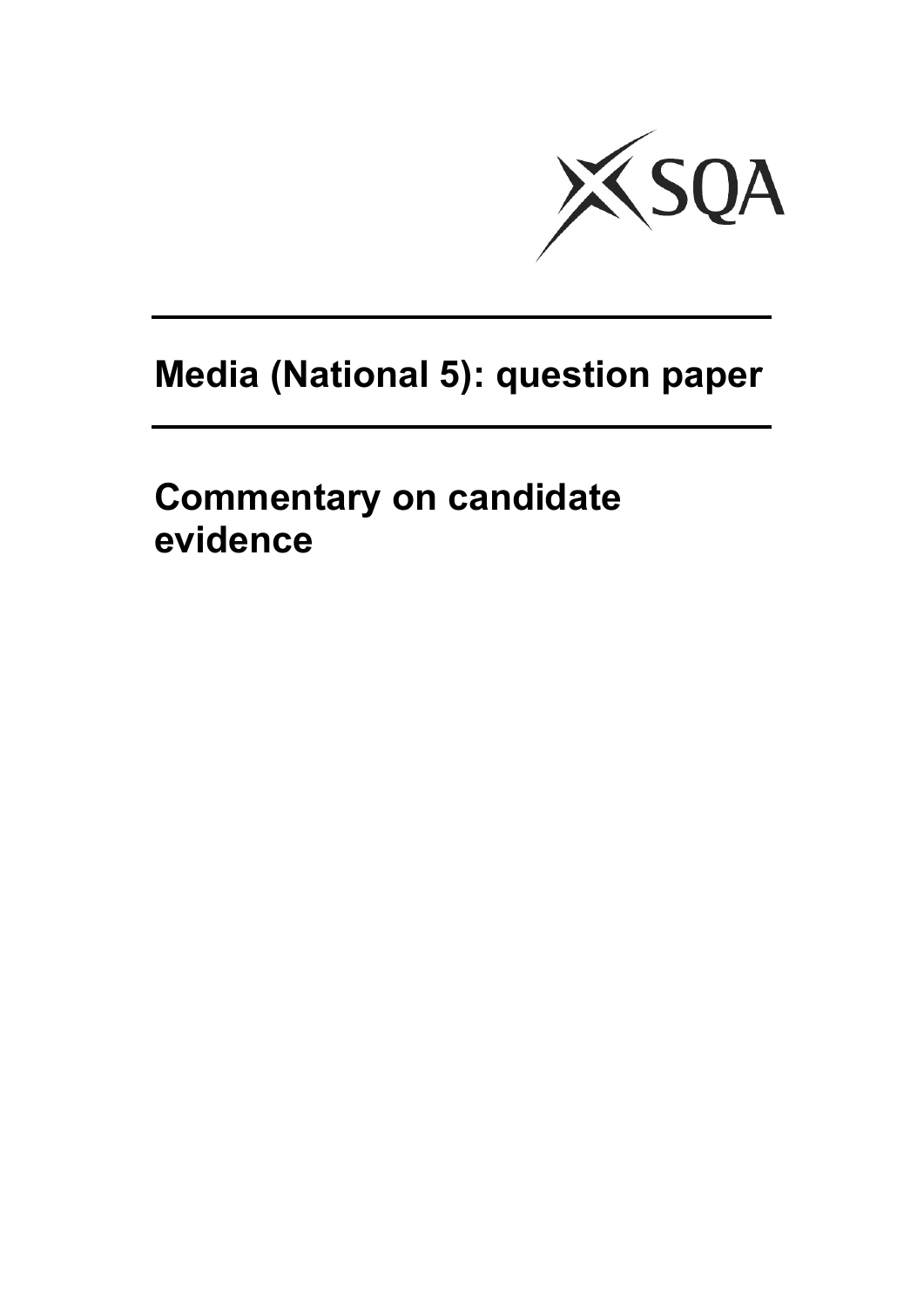# **Commentary on candidate evidence**

# **Candidate 1**

## **Question 1a**

The candidate was awarded **8 marks.** 

**1 mark** was awarded for describing the genre convention of camera shots used in sitcoms.

**1 mark** was then awarded for illustrating the use of this convention with a specific example from Brooklyn 99.

**1 mark** was awarded for further illustrating the use of this convention with another specific example from Friends.

**1 mark** is awarded for describing the genre convention of the 'dork' archetype used in sitcoms.

**1 mark** is awarded for illustrating the use of this convention with a brief but specific example from Brooklyn 99.

**1 mark** is awarded for describing the genre convention of the 'goofball' archetype used in sitcoms.

**1 mark** is awarded for illustrating the use of this convention with a specific example from Brooklyn 99.

**1 mark** is awarded for describing the genre convention of the 'bully' archetype used in sitcoms.

**Note: 1 mark** could also have been awarded for illustrating the use of this convention with a specific example from Brooklyn 99.

**Note: 1 mark** could also have been awarded for describing the genre convention of upbeat theme music used in sitcoms.

## **Question 1b**

The candidate was awarded **1 mark** because they provide a reasonable explanation of how making conventions easily identifiable makes the media content enjoyable for the audience and meets the purpose of entertaining.

# **Question 2a**

The candidate was awarded **2 marks**.

**1 mark** is awarded for describing the representation of Derry in the episode of Derry Girls.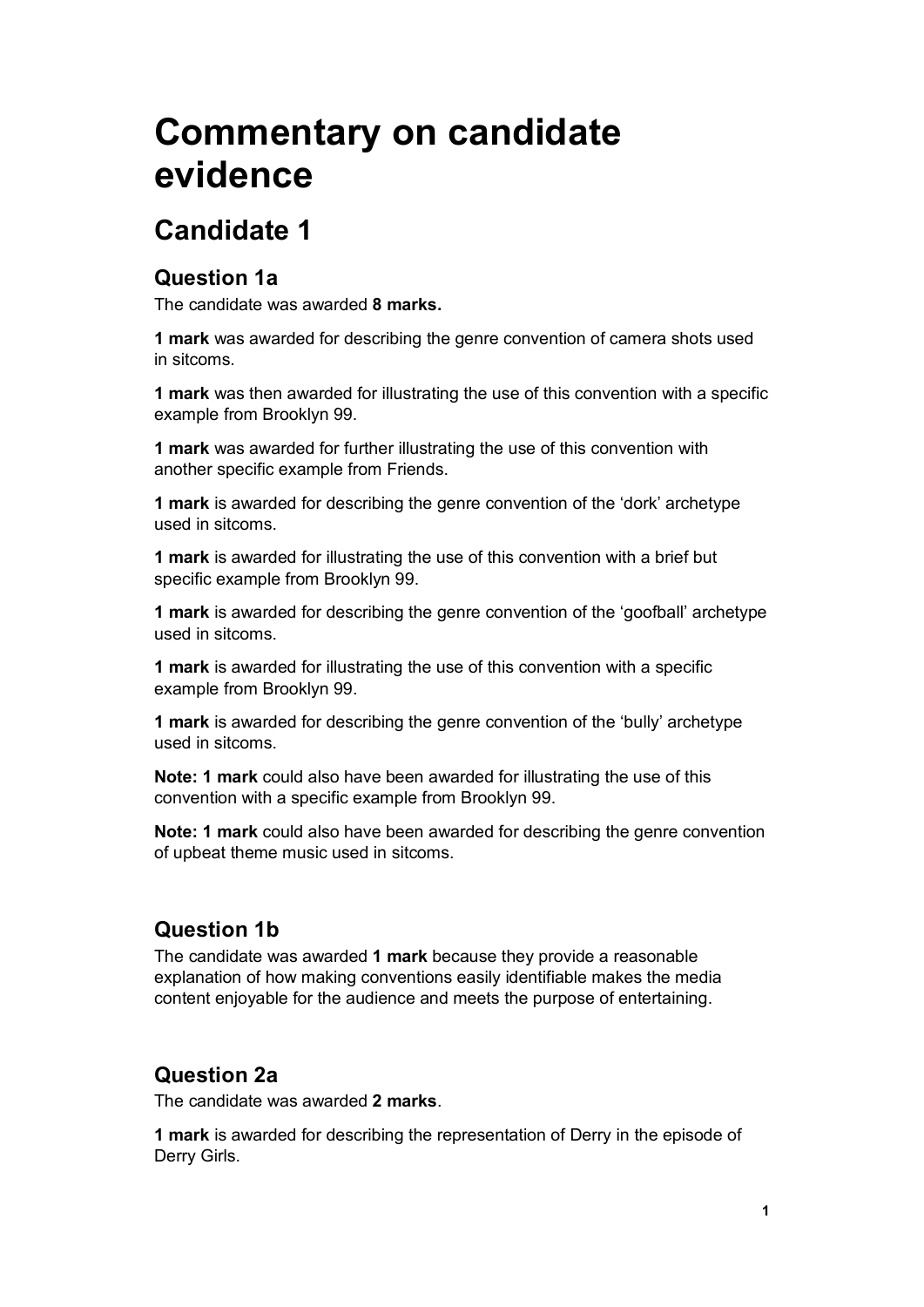**1 mark** is awarded for describing the representation of Michelle in the episode of Derry Girls.

**Note: 1 mark** could also have been awarded for describing the representation of Orla in Derry Girls.

#### **Question 2b**

The candidate was awarded **10 marks.** 

**1 mark** was awarded for explaining how the establishing shot shows the representation of Derry as a dangerous place where dangers aren't taken seriously.

**1 mark** was awarded for further explaining how the establishing shot and the prop of the sign establishes the idea of Derry as a place where people don't want to be associated with the UK.

**1 mark** was awarded for explaining how the medium shot represents Derry as a working class place.

**1 mark** was awarded for explaining how the scene with the soldiers on the bus and the dialogue represents Derry as a dangerous place where dangers aren't taken seriously.

**1 mark** was awarded for further explaining how music in the scene helps to represent the idea that dangers in Derry are familiar.

**1 mark** was awarded for explaining how the shot showing the name of the school bus represents Derry as a sectarian place.

**1 mark** was awarded for explaining how costume is used to represent Michelle as a chav or ned.

**1 mark** was awarded for explaining how the actor's performance and dialogue represent Michelle as a bully.

**1 mark** was awarded for explaining how costume is used to represent Orla as childish and weird.

**1 mark** was awarded for explaining how dialogue represents Orla as childish or weird.

#### **Question 3**

The candidate was awarded **10 marks.**

**1 mark** was awarded for describing the Setup stage of Mernit's Rom-Com Structure in Scott Pilgrim vs the World.

**1 mark** was awarded for describing the Meet Cute stage of Mernit's Rom-Com Structure in Scott Pilgrim vs the World.

**1 mark** was awarded for describing the Complication stage of Mernit's Rom-Com Structure in Scott Pilgrim vs the World.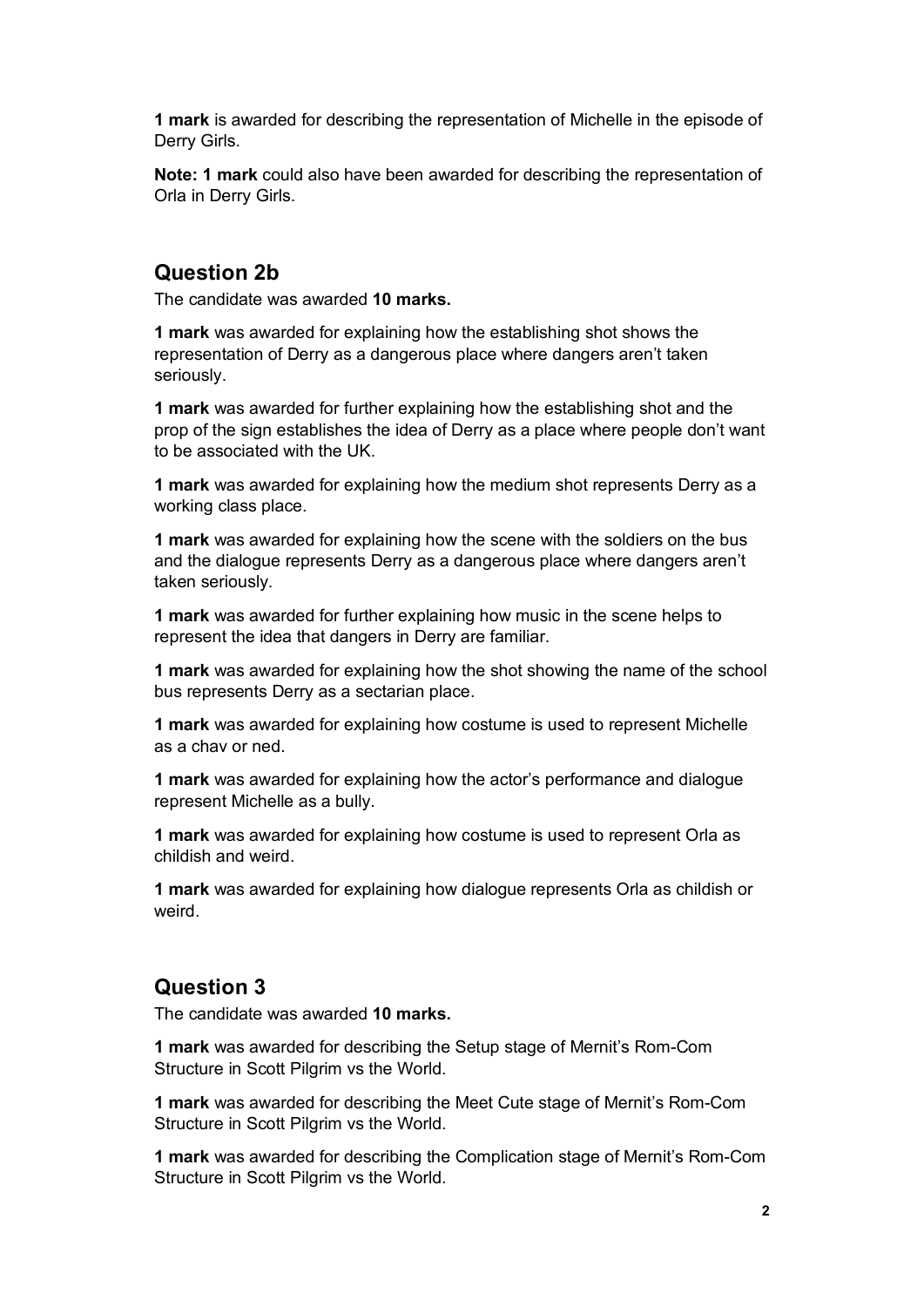**1 mark** was awarded for describing the Hook stage of Mernit's Rom-Com Structure in Scott Pilgrim vs the World.

**1 mark** was awarded for describing the Swivel stage of Mernit's Rom-Com Structure in Scott Pilgrim vs the World.

**1 mark** was awarded for describing the Dark Moment stage of Mernit's Rom-Com Structure in Scott Pilgrim vs the World.

**1 mark** was awarded for describing the The Joyful Defeat stage of Mernit's Rom-Com Structure in Scott Pilgrim vs the World.

**1 mark** was awarded for describing the Normality stage of Todorvian structure in Scott Pilgrim.

**1 mark** was awarded for describing the Disruption stage of Todorvian structure in Scott Pilgrim.

**1 mark** was awarded for describing the Attempt to Repair stage of Todorvian structure in Scott Pilgrim.

**Note: 1 mark** could also have been awarded for describing the New Normality stage of Todorvian structure in Scott Pilgrim.

#### **Question 4**

The candidate was awarded **8 marks.** 

**1 mark** was awarded for explaining the view of 1950s/60s America that it was important to project the image of the 'perfect family' and to fit in.

**1 mark** was awarded for explaining how this was shown through dialogue in the episode of WandaVision.

**1 mark** was awarded for further explaining how this view was shown through the costume of the character of Vision in WandaVision.

**1 mark** was awarded for further explaining how this view was shown through actors' performance in the second episode of WandaVision.

**1 mark** was awarded for explaining the view in 1950s/60s America that women should stay at home and do domestic chores.

**1 mark** was awarded for explaining how this view was shown through Samantha's performance in Bewitched.

**1 mark** was awarded for further explaining how this view was shown through Wanda's costume in WandaVision.

**1 mark** was awarded for further explaining how this view was shown through props and actors' performance in WandaVision.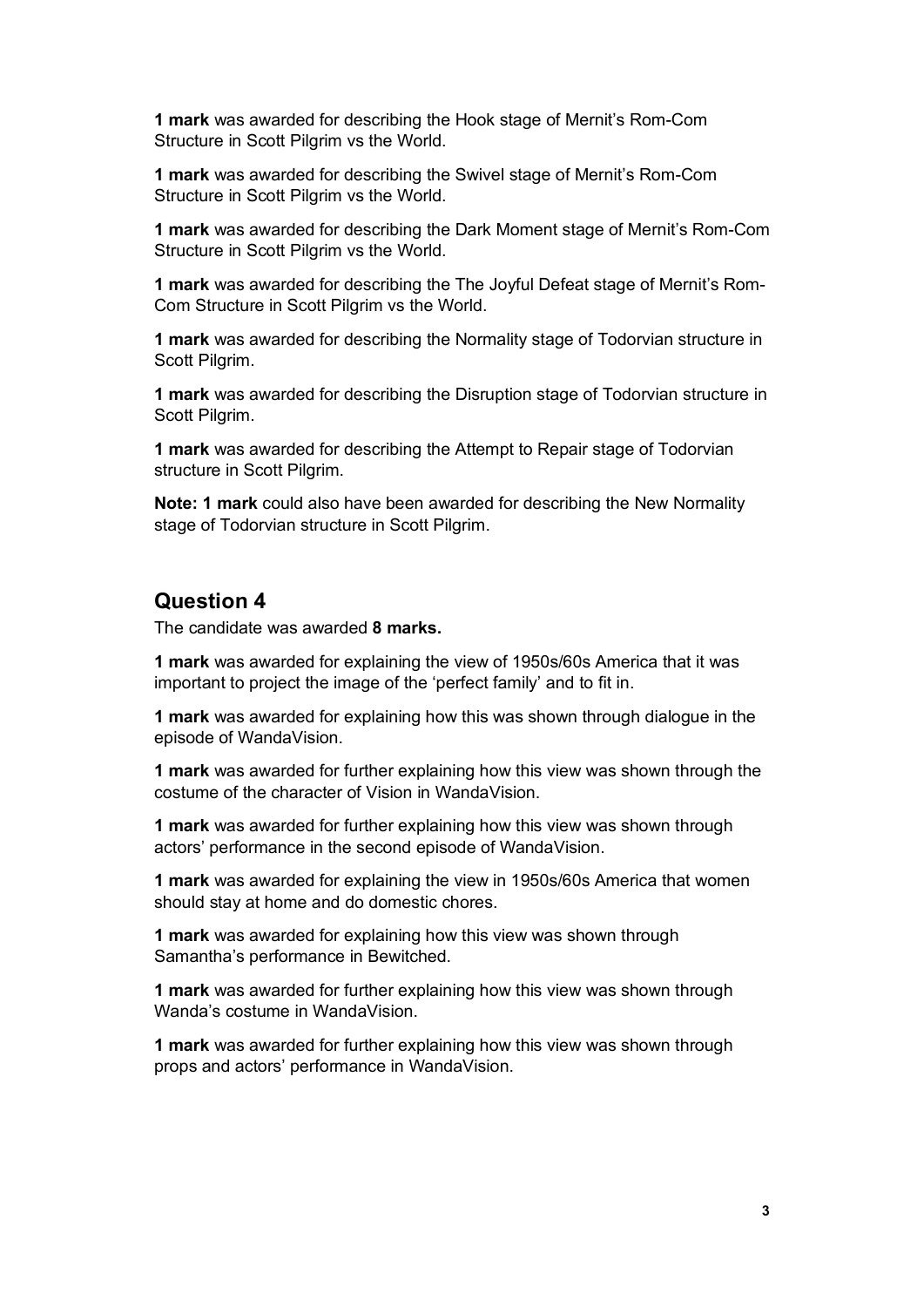# **Question 5**

The candidate was awarded **4 marks.** 

**1 mark** was awarded for explaining how the links to other news sources help the episode of Newsround meet the need to inform, with a brief example.

**1 mark** was awarded for explaining how the episode uses on-screen graphics to meet the need to inform.

**1 mark** was awarded for developing this explanation with a specific example of graphics used in the segment about the storm.

**1 mark** was awarded for further developing this explanation with another specific example of graphics used in the segment about the zoo.

## **Question 6**

The candidate was awarded **10 marks.**

**1 mark** was awarded for explaining how the appearance of the central foreground character fits the narrative role of the hero.

**1 mark** was awarded for further developing this explanation showing how his appearance connects with the adventure genre.

**1 mark** was awarded for further developing this explanation by explaining how this would appeal to adventure genre fans.

**1 mark** was awarded for explain how the appearance of the supporting character fits the narrative role of the villain/false hero.

**1 mark** was awarded for further explaining how the contrast between the two main characters suggest the binary oppositions in the narrative.

**1 mark** was awarded for further explaining how the representation of these characters might appeal to audiences.

**1 mark** was awarded for explaining the appearance of the female character and explaining how this fits with the princess narrative role.

**1 mark** was awarded for developing this point, further explaining her potential relationship to the protagonist in the narrative.

**1 mark** was awarded for further explaining how her representation would appeal to a specific genre audience.

**1 mark** was awarded for explaining the narrative scene depicted on the poster and its relevance to the adventure genre.

**Note: 1 mark** could also have been awarded for further explaining how this narrative scene would have appealed to target audiences of adventure film fans.